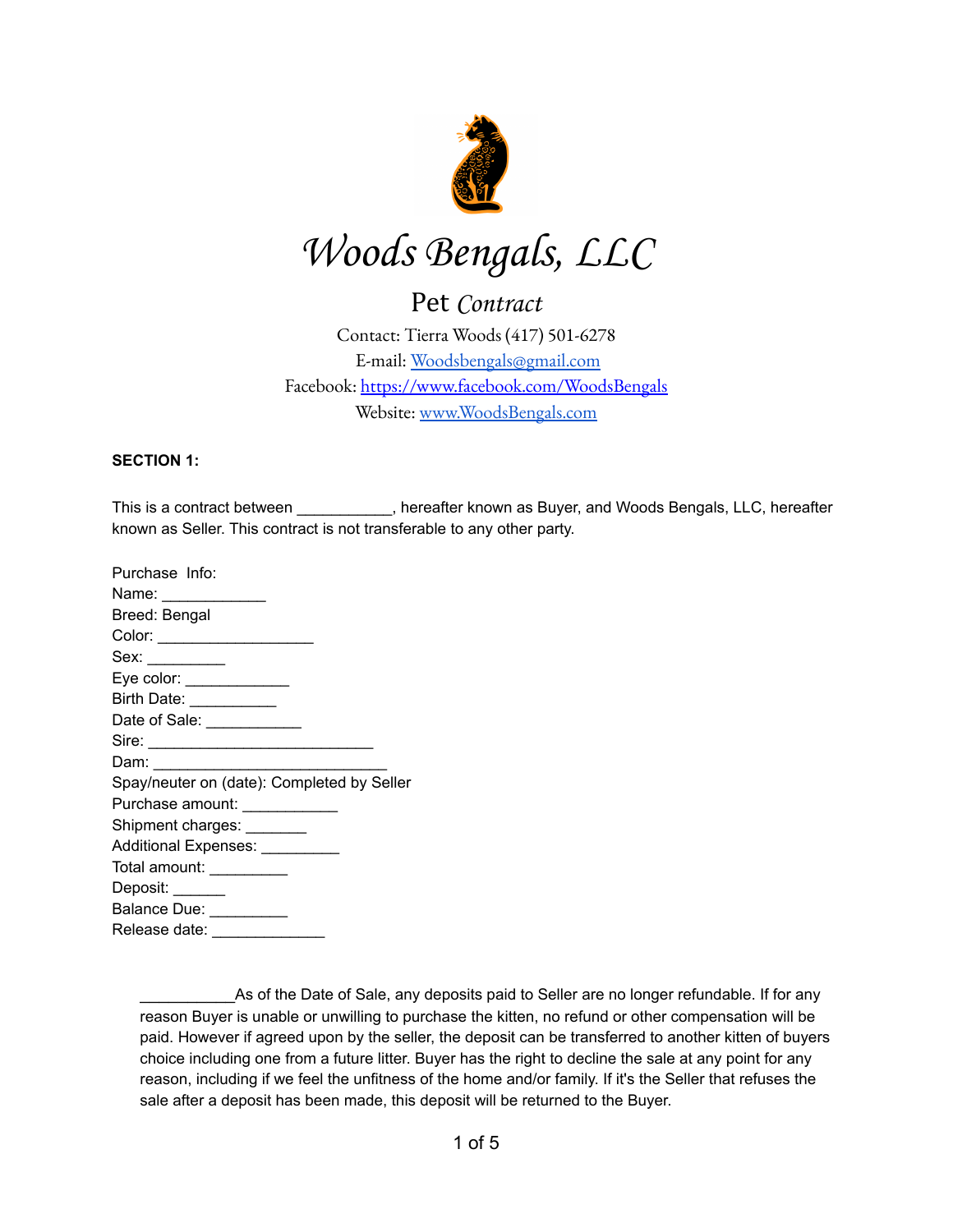Buyer agrees to purchase the above stated kittens. Any remaining balance will be due 10 days prior to the kitten leaving. Payment is accepted in Cash, Money Order, Bank Draft, Zelle, Venmo or Cashier's Check. (Paypal and Credit cards are also accepted with an additional 3.5% transaction/convenience fee). Payment should be made payable to Woods Bengals, LLC and must be received at least ten (10) business days in advance unless paid with Cash or Money Order upon picking up the kitten in person from the breeder.

Buyer agrees to collect the kitten no later than the release date stated above. After this date, full ownership of the kitten shall revert to Woods Bengals, LLC unless written arrangements are made for extended boarding of the kitten. No refund will be issued.

#### **SECTION 2: (Health Guarantee)**

Seller guarantees that this Bengal kitten/cat is purebred, and is eligible for registration in The International Cat Association. ([http://www.tica.org\)](http://www.tica.org/)

> ● Buyer is responsible for completing and submitting the TICA registration papers, and for paying the TICA registration fee.

TICA registration form will be provided at the time of transfer of the said kitten because the kitten is already spayed/neutered.

The Kitten/cat may be returned for a full refund if it is found to be sick during the 72 hour guarantee period. The 72 hour guarantee period begins when the kitten leaves the care of Woods Bengals for shipping to or collection by Buyer. Illness must be diagnosed by a board certified veterinarian and a written statement must be supplied to the Buyer including the date when the tests were performed. Buyer must also sign a medical release to allow Seller to obtain medical records of the kitten from the board certified veterinarian.

- If return shipping is necessary, Buyer shall be responsible for arrangement and cost. The original shipping fees, if any, are not refundable.
- Failure to inform Seller within 24 hours of the veterinarian's finding illness or other cause for concern will waive any rights to compensation, including replacement. Appropriate phone and email for contact are found at the top of this contract.
- Seller shall not be responsible for paying any veterinarian fees or associated costs.
- Seller is not responsible for illness or injury to kitten/cat resulting from Buyer's mishandling, mistake, or accident. Furthermore, Seller is not responsible for damage or injury to other animals, persons, or property caused directly or indirectly by this kitten/cat.

The Seller guarantees that the Kitten/cat is in good health and free from life threatening transmittable illnesses, i.e. FeLV (feline viral leukemia) and FIV (feline viral immune deficit or feline AIDS) at the time when the animal is transferred to Buyer.

The Seller guarantees the kitten/cat against life-threatening non-treatable congenital defects for the first 2 years of the animal's life. If a life-threatening non-treatable congenital defect is found within the first 2 years of the animal's life then the Seller agrees to provide a suitable replacement kitten/cat within six (6) months of the notification and/or confirmation of the congenital defect. However if the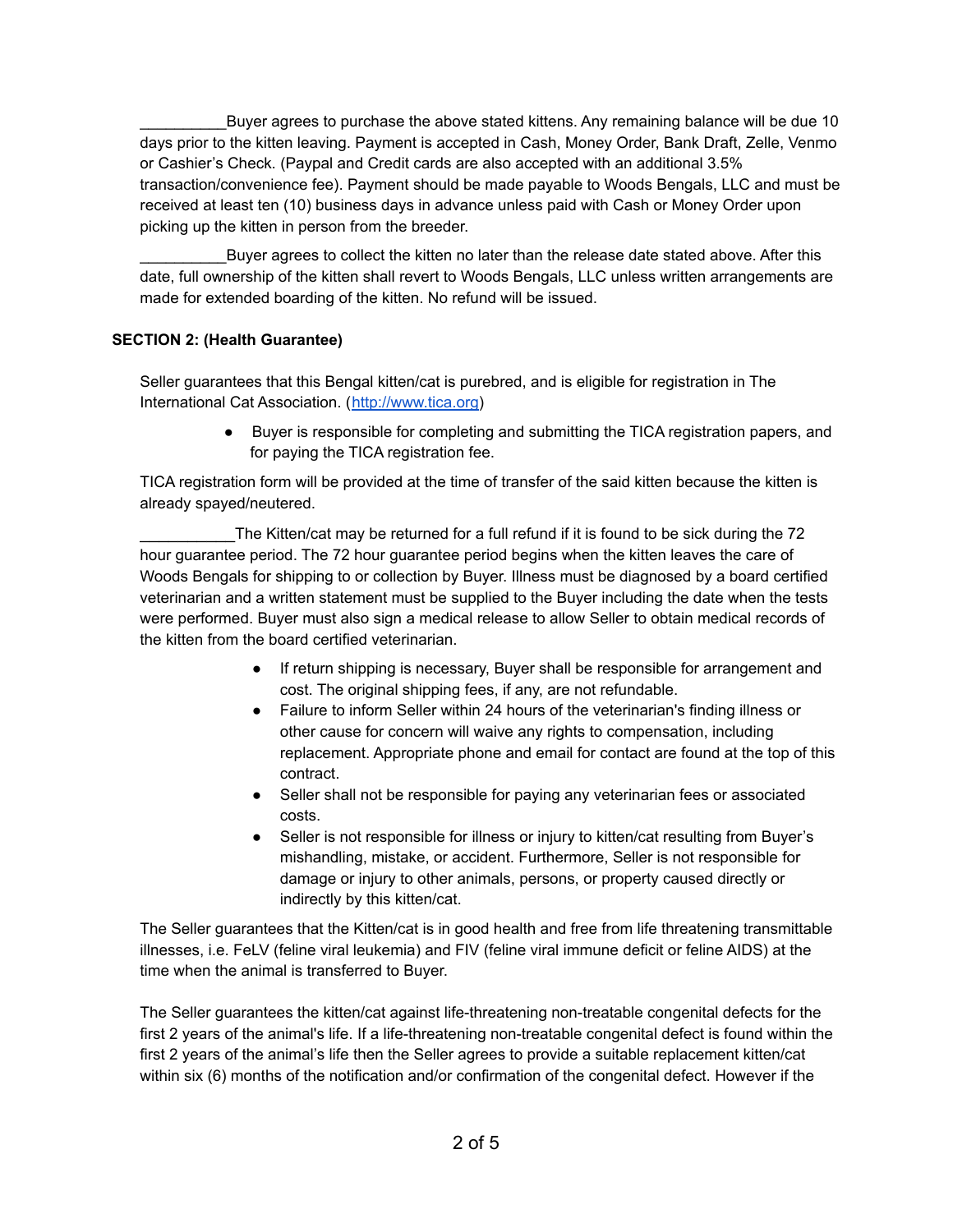seller isn't able to provide a suitable replacement kitten/cat within the six (6) months, the full purchase price of the kitten/cat will be returned to the Buyer.

Buyer must notify Seller immediately if a serious congenital defect is found, and confirmation by a board certified veterinarian is required. Appropriate phone and email contact methods are found at the top of this contract.

- Suspected conditions and/or inconclusive tests shall not be considered as confirmation.
- Buyer must also sign a medical release to allow Seller to obtain medical records of the kitten from the board certified veterinarian.
- Seller may require a second veterinary opinion, at Seller's expense.
- No refunds will be paid unless Seller is unable to provide a suitable replacement kitten/cat within six (6) months of notification.
- The statement from the licensed veterinarian indicating the diagnosis and the date when first diagnosed is received by the Seller.
- Necropsy report outlining the defect upon animal death is received by the Seller. The Seller has a right to review the above documents with the licensed veterinarian within 10 business days upon which the above documents are received by the Seller. Refunds will be issued and mailed to the Buyer within 10 business days following the day all conditions above are met and upon confirmation of illness by the Seller's licensed veterinarian. In case multiple life-threatening non-treatable congenital defects are found and confirmed within 2 years of kitten life the Buyer agrees that the single purchase amount stated above in Section 1 of this contract will be returned by the Seller upon all clauses of this paragraph are satisfied. The Seller will not be held responsible for any expenses incurred by the Buyer unless such expenses are negotiated in advance and confirmed by written documentation signed by both the Seller and the Buyer. Some kittens may develop temporary abnormalities related to their rapid growth within

the 1st year of their lives. One of these known abnormalities is a heart murmur that may occur at any time during a rapid growth phase. Should this condition be found within the 1st year of kitten life the Buyer agrees to perform veterinary examination when kitten is at least 12 months old and, if condition still exists, to provide the Seller with a written report from the Buyer' licensed veterinarian confirming diagnosis, grade and heart area affected. The Seller has a right to review the above documents with the licensed veterinarian within 10 business days upon which the above documents are received by the Seller and to contact the Buyer' licensed veterinarian for confirmation. Should the condition be acknowledged by the Seller' licensed veterinarian as a life-threatening non-treatable congenital defect then the Seller agrees to provide a suitable replacement kitten/cat within six (6) months of the notification and/or confirmation of the congenital defect. However if the seller isn't able to provide a suitable replacement kitten/cat within the six (6) months, the full purchase price of the kitten/cat will be returned to the Buyer.

### **SECTION 3: (Buyer's Responsibilities)**

It is Buyer's responsibility to follow proper quarantine procedures when bringing a new kitten/cat into a home. Proper quarantine procedures include but are not limited to physical separation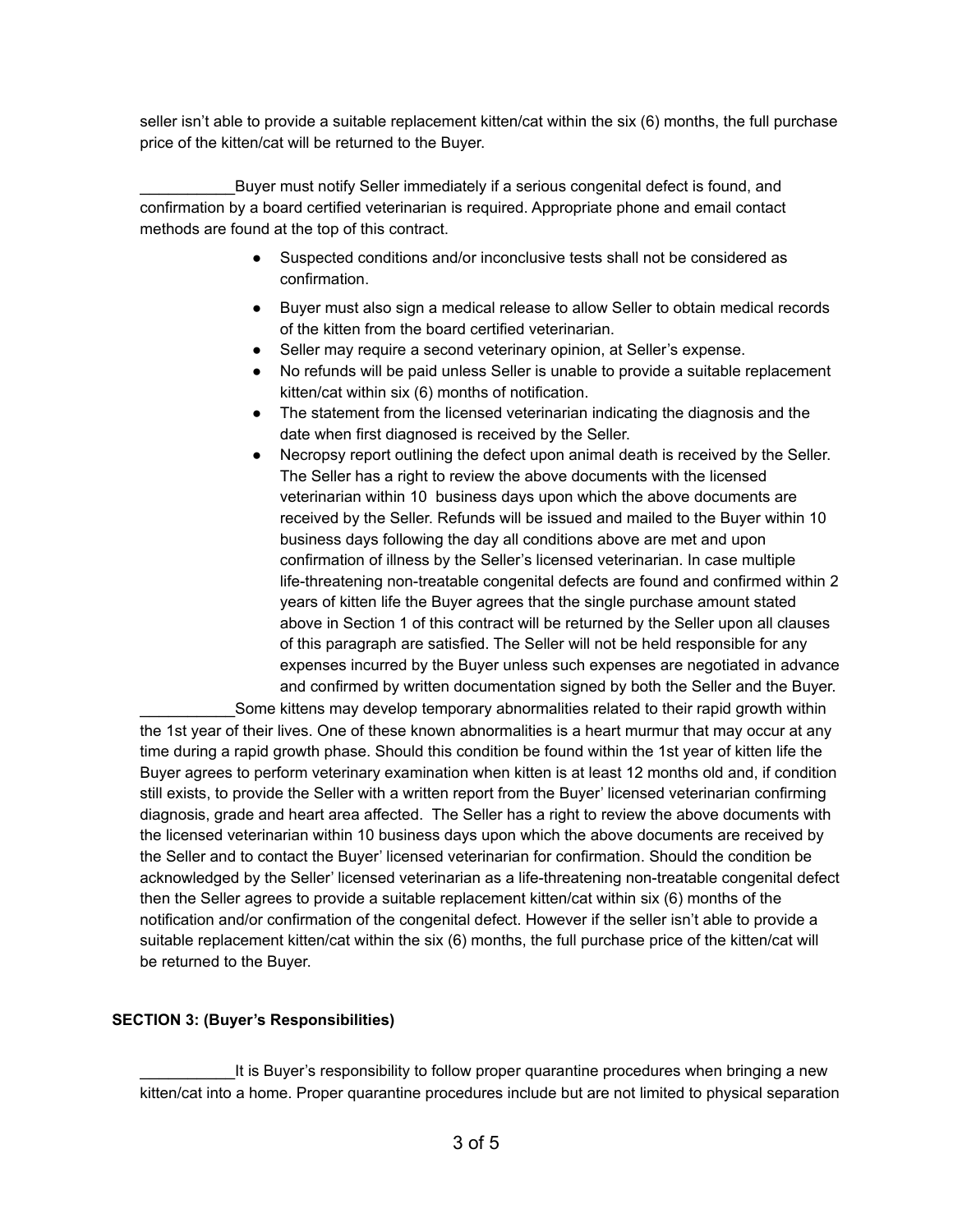in a clean quiet area, disinfection of quarantine area, hand washing between handling different animals, and provision of separate food, water, and litter accommodations for the new kitten/cat for 14 days.

- If kitten/cat is not quarantined from other animals for a period of at least 72 hours, the refund guarantee described in Section 2 will be waived.
- Seller is not responsible for and shall not compensate Buyer for contagious diseases or viruses transmitted between animals.

Buyer must have the kitten/cat thoroughly examined by a licensed veterinarian within 72 hours after the kitten/cat is received. Without this examination, all rights and guarantees to refund, replacement, or any other compensation are waived.

If at any time a veterinarian determines that the kitten/cat is seriously ill, Buyer should contact the seller immediately. Furthermore, buyer(s) must contact Seller before the kitten/cat is destroyed for any reason.

# **SECTION 4: (Health and Wellbeing)**

Buyer is responsible for vaccinations or maintaining current vaccinations for this kitten/cat. Seller strongly recommends seeking the advice of a licenses board certified veterinary for the health and wellbeing of kittens.

- Seller strongly recommends the use of non-adjuvant vaccines whenever possible, and also the use of intranasal vaccines to reduce the risk of vaccine-related sarcoma.
- Feline Leukemia vaccination is left to the buyer's discretion. Seller recommends that Buyer discuss this issue with a veterinarian, and consider the disease risk in their individual situation.
- Seller recommends against administering FIV vaccination to Bengal cats. The FIV vaccine is controversial; its effectiveness remains unproven, and may actually cause FIV in some cases. Seller strongly recommends that buyers remain informed on further developments on vaccine technology.
- Seller recommends against administering the anesthetic Ketamine to Bengal cats. Isoflurane is preferred. Buyer should discuss this issue with their veterinarian in advance of surgery.

Buyer agrees that this kitten/cat will not be sold, leased, traded or gifted to any pet shop or other breeder or persons, animal auction, research laboratory or similar facility.

If for any reason, at any time, Buyer is unable to keep or provide adequate care for this kitten/cat; Seller must be contacted and shall agree to accept the kitten/cat's return, or to make

Rabies vaccination is left to the buyer's discretion, and to the requirements of Buyer's state, country, and local regulations. It is Buyer's responsibility to comply with state, country and local regulations involving rabies vaccine. Seller recommends the use of non-adjuvant vaccines whenever possible.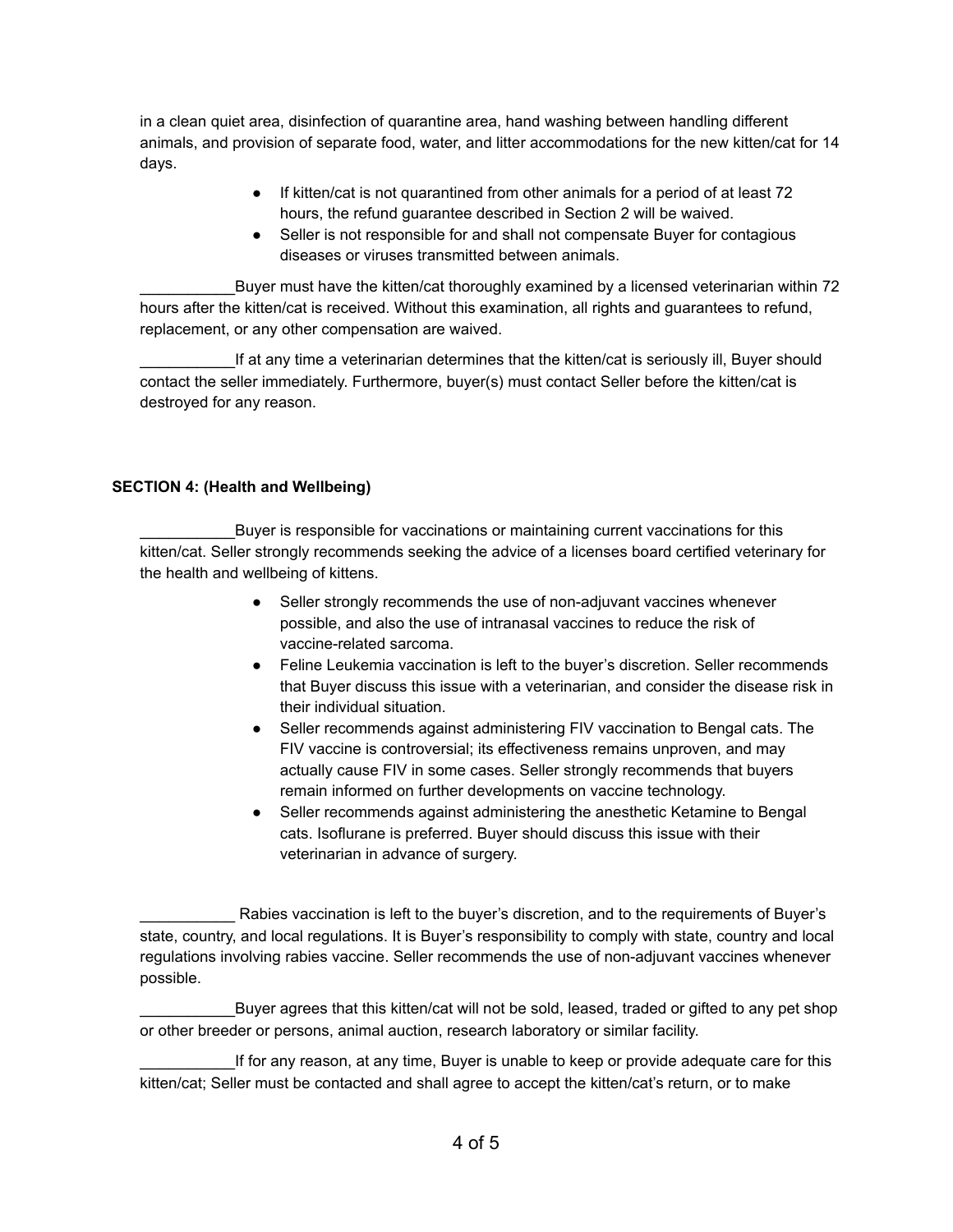arrangements for another home. Buyer may be responsible for transportation cost, unless other arrangements can be made at Seller's discretion.

> ● No refunds or compensation will be made. Once returned, the kitten/cat shall revert to Seller's sole ownership. Buyer is responsible for good faith and timely cooperation in completing, signing, and forwarding to Seller all paperwork necessary for re-registration of kitten/cat.

If at any time a kitten/cat is found to be malnourished, abused, neglected or kept in poor conditions the buyer shall unconditionally surrender possession of kitten/cat to Seller, or Seller's authorized agent.

- No refund or other compensation will be made.
- Seller may at any time exercise the right to have the kitten/cat examined by a veterinarian of Seller's choosing at Seller's cost.

Buyer agrees that the kitten/cat will be kept indoors (not allowed to roam freely outside) in a clean environment, given proper nutrition, health care and affection.

Due to many factors involved in rearing and caring for this kitten/cat that are beyond Seller's control, there are no guarantees for the kitten/cat's personality or temperament.

#### **SECTION 5:**

**By signing, Buyer acknowledges that he/she has read, understands, agrees to and has received a copy of this contract. This contract is legally binding to the Parties. Neither Party shall have the right to modify this contract except by mutual agreement, in writing. Changes and additions must be initial and dated by both Parties. This contract applies to the Parties listed below.**

**If Buyer is seeking refund or an exchange for any health reason listed above, Buyer agrees to sign** a medical release to allow Seller to upon the full medical records of the kitten for review for a **second opinion.**

**By signing, Buyer has agreed to check all applicable laws and restrictions in owning the above** mentioned kitten/cat. If any permits or restrictions are required it is up to the Buyer to obtain the **appropriate documentation. Seller is not responsible or liable for any violations or restrictions for the kitten/cat.**

**This Agreement shall be final and binding upon Buyer and Seller and shall be governed by the** laws of the State of Missouri. In the event of a dispute, the prevailing party shall be entitled to **his/her attorney's fees.**